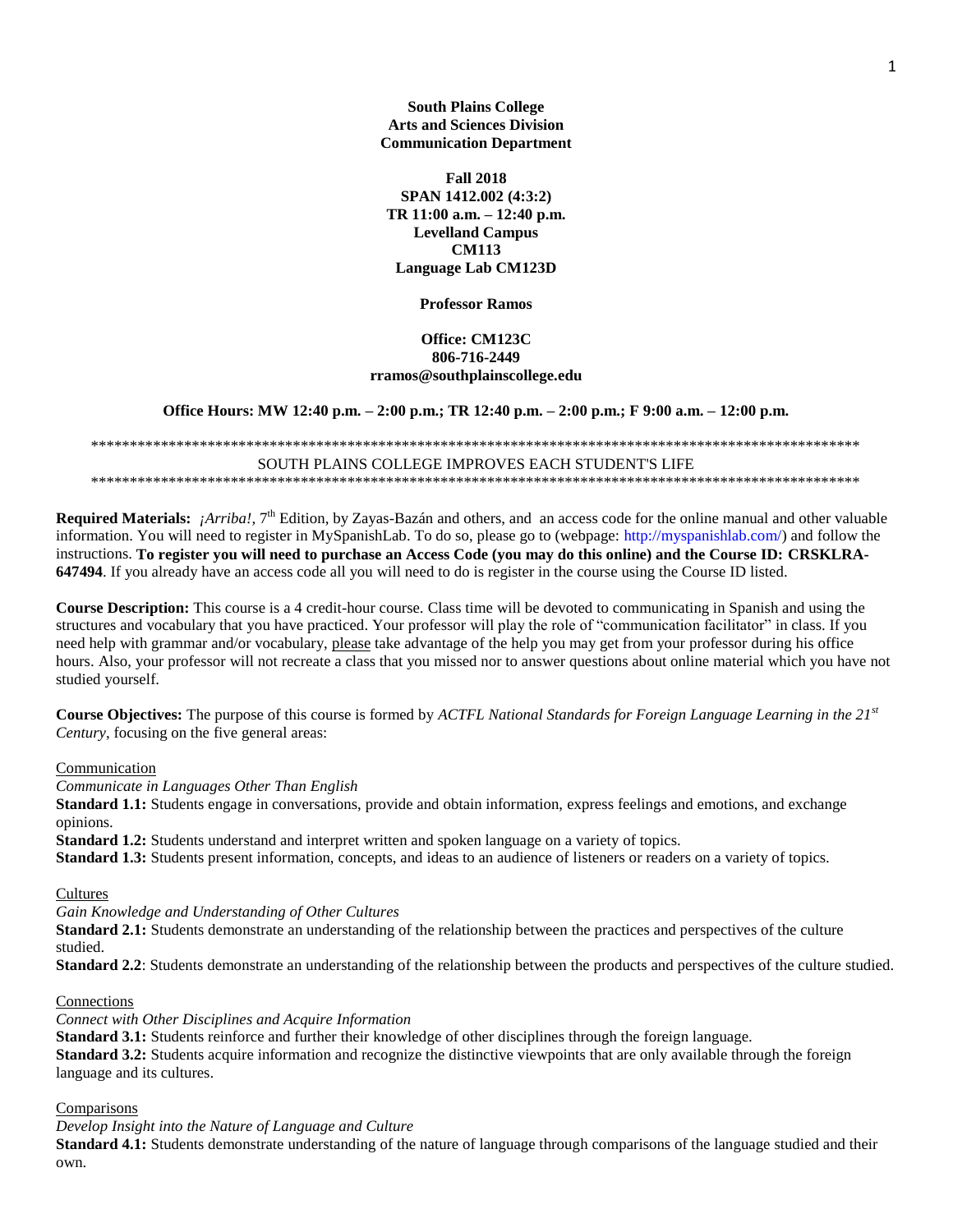**Standard 4.2:** Students demonstrate understanding of the concept of culture through comparisons of the cultures studied and their own.

Communities

*Participate in Multilingual Communities at Home & Around the World*

**Standard 5.1:** Students use the language both within and beyond the school setting.

**Standard 5.2:** Students show evidence of becoming life-long learners by using the language for personal enjoyment and enrichment.

**Learning Outcomes:** Upon successful completion of this course, students will:

1. Engage in conversations using level-appropriate grammatical structures including narrating events that take place in the past.

2. Demonstrate understanding of level-appropriate spoken Spanish produced by Spanish speakers of diverse origins.

3. Write simple to moderately complex sentences using level-appropriate grammatical structures and organize them into cohesive paragraphs.

4. Read and comprehend level-appropriate authentic texts.

5. Identify and discuss traditions, customs and values of the Hispanic world.

6. Compare and contrast the traditions, customs and values of the Hispanic world with characteristics of their own culture.

#### **COURSE REQUIREMENTS AND POLICIES**

**Spanish 1412 uses Spanish as the medium of teaching.** S**tudents are encouraged to interact with their peers and the professor in Spanish.** This method is highly effective. Research has proven that this is the best way to study a second language. You can only learn it by practicing it sufficiently and using it for real communication, so that you can develop your own communicative ability.

Students will be given the opportunity to ask questions during class in English. This is will be done under the discretion of your professor. This is the only time students will be permitted to speak English. Once the class has been instructed to speak only in Spanish, students are expected to do so. Please do not worry about making mistakes; we are all here to learn.

**Assignments:** Assignments will include MySpanishLab activities, textbook activities, and supplementary handouts designed to stimulate and reinforce foreign language acquisition. Please prepare your assignments carefully and expect to participate in class.

**Grading:** It is essential that students regularly do *both* the online course components *and* participate in class activities.

Participation/Quizzes 8/8@10 points 10% Online assignments  $4@100$  points  $20\%$ A conversar 15% and 15% and 15% and 15% and 15% and 15% and 15% and 15% and 15% and 15% and 15% and 15% and 15% and 15% and 15% and 15% and 15% and 15% and 15% and 15% and 15% and 15% and 15% and 15% and 15% and 15% and 15 A escribir 15% and 15% and 15% and 15% and 15% and 15% and 15% and 15% and 15% and 15% and 15% and 15% and 15%  $\sigma$ Midterm Exam 20% and 1 and 1 and 1 and 1 and 1 and 1 and 1 and 1 and 1 and 1 and 1 and 1 and 1 and 1 and 1 and 1 and 1 and 1 and 1 and 1 and 1 and 1 and 1 and 1 and 1 and 1 and 1 and 1 and 1 and 1 and 1 and 1 and 1 and 1 a Oral Final Exam 1@100 points 20%

The scores for all graded work are distributed as follows:

Course grades will be assigned on the basis of weighted course average:

| $A: 90$ and above       | <b>B</b> : $80 - 89.99$ | *A 'C' or better is required in the course to |
|-------------------------|-------------------------|-----------------------------------------------|
| $C: 70 - 79.99*$        | $D: 60 - 69.99$         | continue to the next level at SPC.            |
| $\mathbf{F}$ : below 60 |                         |                                               |

**Please Note:** Grades or averages cannot be sent via e-mail or over the telephone. If at any time you would like to know your grades or class average please see your professor during his office hours.

Participation Points: Participation in class activities will be assessed on a weekly basis. Class participation grades are intended to assess the quality and quantity of your class participation, as well as your collaborative attitude during class. **If you are absent on the day the class completes the form or you leave early, you will receive a zero for the Participation Points of the week. The forms will be completed during the last five (5) minutes of class.**

**Online Assignments:** MySpanishLab (MSL) is the online platform of the course. It contains pronunciation activities, interactive vocabulary and grammar presentations and tutorials.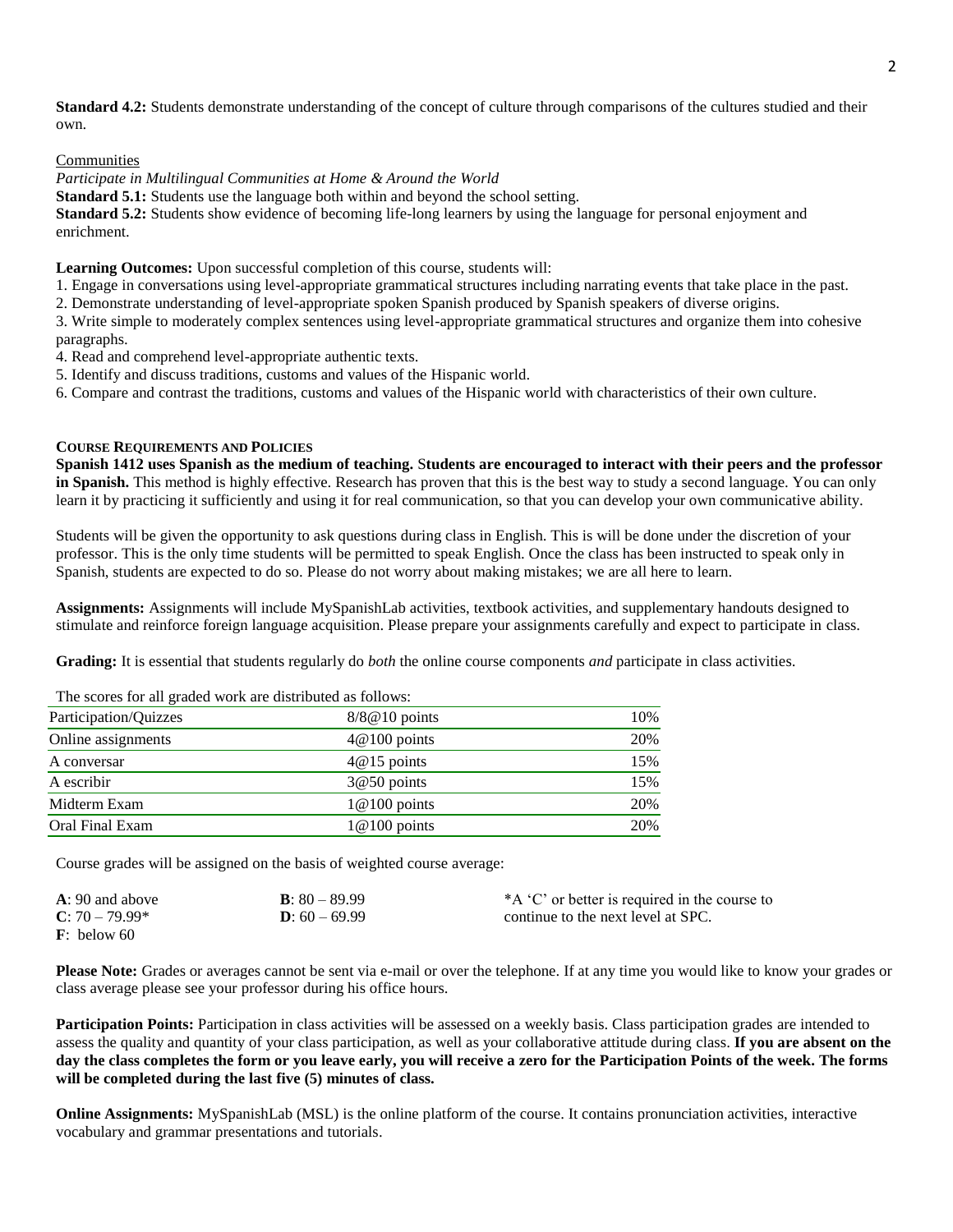This computer-enhanced course offers the following advantages to you as you learn Spanish:

- **Self-pacing.** You can take the time you need to do the online portion of the course as long as you complete the assignments before the deadlines. We will spend time in the language lab (CM123D), and any assignments you do not complete in the allotted time can be completed by 11:59 p.m. on the due date.
- **Immediate feedback.** The computer grades your electronic homework exercises instantly, tells you which items or activities are wrong, and helps you to learn by making suggestions on what to study before attempting the exercise again.
- The program is designed so you can attempt the exercises/activities **three** times and the average of the three attempts will be recorded.
- Easy access. You can do your online assignments from any computer that accesses the internet through a reliable internet browser such as Internet Explorer (PC users) or Safari (Mac users).

For each activity, you will receive a grade based on the accuracy of **your performance**. You will be allowed **three** (**3**) attempts to complete each activity. The score will be based on the average your three attempts. Note that **spelling**, **punctuation**, and **accent marks** will signal a difference in your performance, as will proper vocabulary and sentence structure. Online activities are due **at 11:59 pm**. After that time, homework will **not** be accepted. The grade recorded in the gradebook will be the average of the activities per chapter.

It is your responsibility to complete and submit your online assignments by the due dates. "I forgot," "I didn't notice" or any technical problems with your personal computer or Internet provider are not valid excuses for not presenting homework, and your online assignment grade will suffer. Homework not submitted or submitted late will be recorded as a zero.

**Quizzes:** There will be eight quizzes during the semester. The quizzes will be administered **during the first 10 minutes of the class session**. If you are late and the quiz has been given, you will earn a zero for the missed quiz. The due dates and the information to be assessed can be found on the Course Calendar.

**A Conversar:** These are in-class oral activities. You will have access to the *A conversar* activity on MSL in the folder titled *A conversar*. You will download the handout and complete your preparation at home and submit it on the day of the scheduled activity; this will be part of your *A conversar* grade. On the scheduled day you will spend at least 15 minutes speaking with one of your classmates in Spanish. This activity will be evaluated based on how well you are prepared and the amount and the quality of your participation. The rubric for the *A conversar* evaluation can be found in the *A conversar* folder as well. You will find this folder under the tab titled *Course Materials* on MSL.

Note: Your preparation must be submitted on notebook paper on the due date in order to receive credit.

**A Escribir:** These activities consist of a composition and a revision of that composition. The composition is worth 36 points and the revision is worth 14 points. The preparations for these activities are in the textbook. The page numbers are listed in the Course Calendar. You will write your composition during the first twenty minutes of class. Be on time.

**Midterm Exam:** The midterm will cover the information studied in Chapters 5 & 6. The exams will be divided in 5 parts: Listening Comprehension, Vocabulary, Grammar, Reading Comprehension, and a Composition. The date for the Midterm is listed in the Course Calendar. You can find the study guide in the *Midterm Exam* folder. You will find this folder under the tab titled *Course Materials* on MSL.

**Oral Final Exam:** The exam will consist of the information covered in the chapters 5, 6, 7 and 8, and will be administered on Tuesday, December 11, 2018; 11:30 a.m. – 12:15 p.m. You can find the study guide in the *Oral Final Exam* folder. You will find this folder under the tab titled *Course Materials* on MSL. The exam may not be taken early.

**Course Calendar:** All of the assignments and due dates for the class are listed. Please refer to the calendar daily. It is your responsibility to keep up with the due dates. **You will also find the Course Calendar and the Syllabus on MSL in the folder** *Class Syllabus and Course Calendar***.** 

#### **Specific Policies Regarding Missed Assignments, Make-up Work**

**Class Attendance Policy:** Students are expected to attend all classes in order to be successful in a course. The student may be administratively withdrawn from the course when absences become excessive as defined in the course syllabus. Any student who has **more than 4** unexcused absences in this course **will receive an automatic "F"**. The instructor may officially record the "F" at any time during the semester.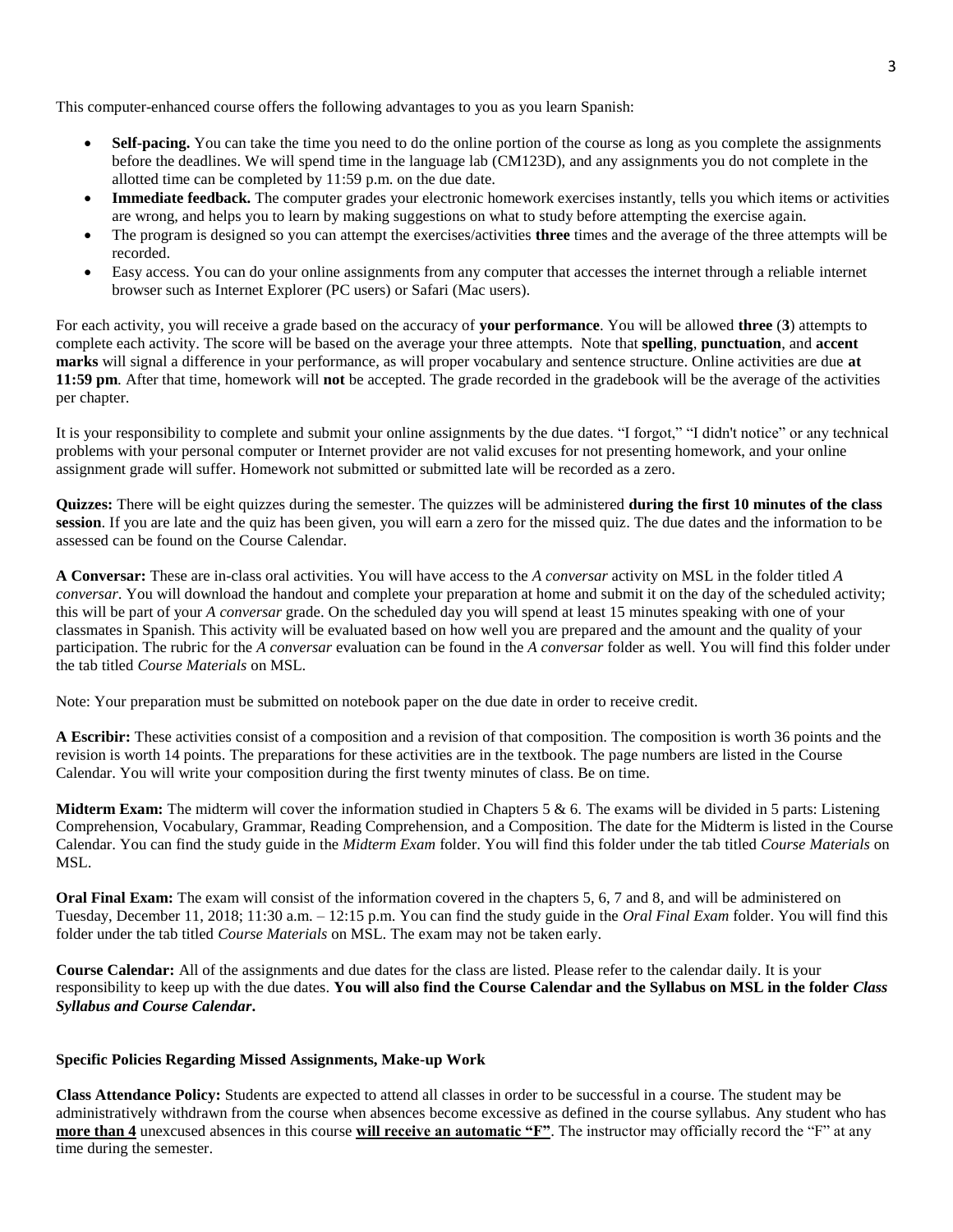When an unavoidable reason for class absence arises, such as chronic illness, an official trip authorized by the college or an official activity, the instructor may permit the student to make up missed assignments. It is the student's responsibility to complete work missed within a reasonable period of time as determined by the instructor. Students are officially enrolled in all courses for which they pay tuition and fees. Should a student, for any reason, delay in reporting to a class after official enrollment, absences will be attributed to the student from the first class meeting.

Students, who enroll in a course but have "Never Attended" by the official census date, as reported by the faculty member, will be administratively dropped by the Office of Admissions and Records. A student who does not meet the attendance requirements of a class as stated in the course syllabus and does not officially withdraw from that course by the official census date of the semester, may be administratively withdrawn from that course and receive a grade of "F".

Three tardies (less than fifteen minutes late) will constitute an absence. If you are more than fifteen minutes late, you will be counted absent. Attendance will be taken at the beginning of each class. It is the students' responsibility to sign the Attendance Sheet at the beginning of each class session for which he or she is in attendance. You are also expected to remain in class until the class is dismissed. If you leave more than 15 minutes prior to the dismissal of class you will be counted absent. If you leave less than 15 minutes prior to the dismissal of class you will be counted tardy.

Please Note: If you are late to class, you will earn a zero for any missed assignments given during the time you were not in class. Also, if a student leaves prior to the dismissal of class, he/she will earn a zero for any assignments missed and will not be permitted to make up the assignments.

Excused absences for this policy are absences due to documented chronic illness, hospitalization, court appearances *(excluding actual jail time and/or arraignment during the semester)*, funerals for immediate family, official university travel and attendance at scheduled religious observances covered by Texas House Bill 256. **The original documentation to support the above stated absences must be presented to your professor during his office hours within two class-days**. Documentation **not** presented within two class-days will not be accepted resulting in an absence, and missed assignments will not be accepted. The documentation will be verified.

Absence due to religious observance: Texas House Bill 256 requires institutions of higher education to excuse a student from attending classes or other required activities, including examinations, for the observance of a religious holy day. The student shall also be excused for time necessary to travel.

Any assignments that a student may make up because of an excused absence will have to be done so within two class-days upon the student's returns to class. If a student does not make up the missed assignments within the time given he or she will receive a zero for the assignments.

If your circumstances will prevent you from meeting the attendance requirements of this course, it is certainly an option to consider withdrawing and re-enrolling at a later time when your schedule is conducive to **attending class, arriving on time and remaining the duration of class.**

Note: Thursday, November 15, 2018, is the last day to withdraw from the course.

#### **Other Academic Policies**

**Diversity Statement:** In this class, the professor will establish and support an environment that values and nurtures individual and group differences and encourages engagement and interaction. Understanding and respecting multiple experiences and perspectives will serve to challenge and stimulate all of us to learn about others, about the larger world and about ourselves. By promoting diversity and intellectual exchange, we will not only mirror society as it is, but also model society as it should and can be.

**Academic Honesty:** Academic integrity is taking responsibility for one's own work, being individually accountable, and demonstrating intellectual honesty and ethical behavior. Ethical behavior and independent thought are essential for the highest level of academic achievement. It is the aim of the faculty of South Plains College to foster a spirit of complete honesty and a high standard of integrity. The attempt of students to present as their own any work that they have not honestly performed is regarded by the faculty and administration as a serious offense and renders the offenders liable to serious consequences, possibly suspension.

"Scholastic dishonesty" includes, but is not limited to, cheating, plagiarism, collusion, falsifying academic records, misrepresenting facts, and any act designed to give unfair academic advantage to the student (such as, but not limited to, submission of essentially the same written assignment for two courses without the prior permission of the professor) or the attempt to commit such an act. **Also, the use of online translators is not permitted in or outside of class.**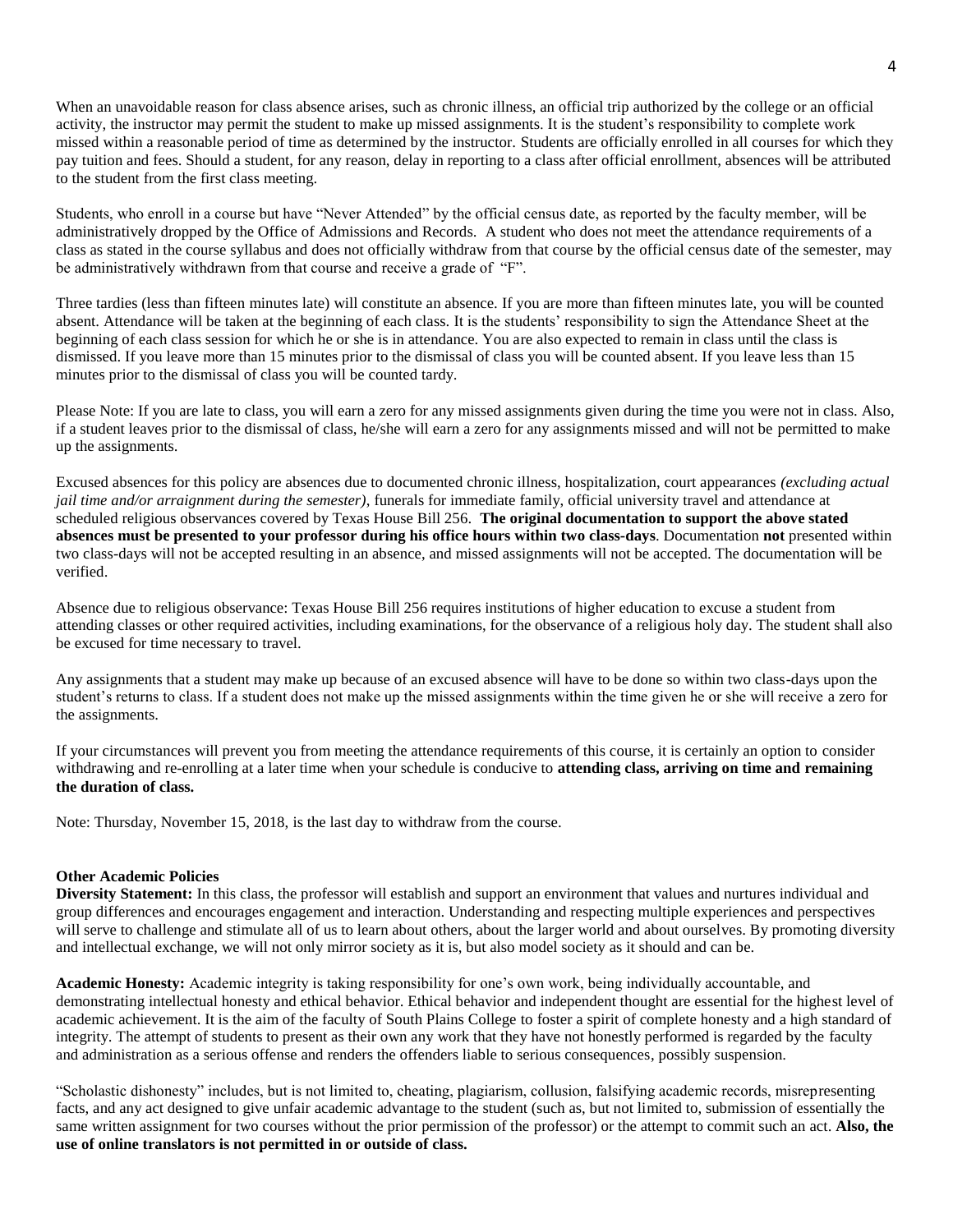**Civility in the Classroom:** Students are expected to assist in maintaining a classroom environment that is conducive to learning. Help maintain a positive learning environment by arriving on time, turning off cellular phones before entering the classroom, and avoiding distracting behavior. Any student whose behavior disturbs our learning environment may be asked to leave. The following are examples of inappropriate behavior in the classroom:

| Speaking English without permission | Overt and covert inattentiveness | Use of cell phone |
|-------------------------------------|----------------------------------|-------------------|
| Making offensive remarks            | Making unnecessary jokes         | during class      |

Please Note: If after a clear warning, the student continues to repeat inappropriate behavior in the classroom, he or she will be asked to leave the class, and will be expected to speak with his or her professor during his office hours concerning the misbehavior before he or she is allowed to attend class.

If you need to leave your cell phone on because of an emergency, please speak with your professor before class begins.

**Extra Credit Policy:** There will be no extra credit options in this course.

**Americans with Disabilities Act:** Students with disabilities, including but not limited to physical, psychiatric, or learning disabilities, who wish to request accommodations in this class should notify the Disability Services Office early in the semester so that the appropriate arrangements may be made. In accordance with federal law, a student requesting accommodations must provide acceptable documentation of his/her disability to the Disability Services Office.

### **SPC Standard Disability Statement**

Students with disabilities, including but not limited to physical, psychiatric, or learning disabilities, who wish to request accommodations in this class should notify the Disability Services Office early in the semester so that the appropriate arrangements may be made. In accordance with federal law, a student requesting accommodations must provide acceptable documentation of his/her disability to the Disability Services Office. For more information, call or visit the Disability Services Office at Levelland (Student Health & Wellness Office) 806-716-2577, Reese Center (Building 8) & Lubbock Center 806-716-4675, or Plainview Center (Main Office) 806-716-4302 or 806-296-9611.

### **Non-Discrimination Statement**

South Plains College does not discriminate on the basis of race, color, national origin, sex, disability or age in its programs and activities. The following person has been designated to handle inquiries regarding the non-discrimination policies: Vice President for Student Affairs, South Plains College -1401 College Avenue, Box 5, Levelland, TX 79336, 806-894-9611.

Note: Please present the Letter of Accommodations to your professor during his office hours.

#### **Pregnancy Accommodations Statement**

If you are pregnant, or have given birth within six months, Under Title IX you have a right to reasonable accommodations to help continue your education. To activate accommodations you must submit a Title IX pregnancy accommodations request, along with specific medical documentation, to the Director of Health and Wellness. Once approved, notification will be sent to the student and instructors. It is the student's responsibility to work with the instructor to arrange accommodations. Contact Chris Straface, Director of Health and Wellness at 806-716-2362 or email *[cstraface@southplainscollege.edu](mailto:cstraface@southplainscollege.edu)* for assistance.

**Student Use of Personal Technology:** Use of electronic or digital devices in **class is subject to the approval of the professor**. No personal electronic device should be used during quizzes, examinations or other testing or assessment situations without the authorization of the professor. Authorized devices meant to be adaptive or assistive in nature, and which are incorporated as part of a documented disability or medical condition, are exempt from this policy.

**Veterans Assistance:** Military Programs [\(www.mvp.ttu.edu\)](http://www.mvp.ttu.edu/), Veterans Resource Coordination Group [\(www.vrcg.org\)](http://www.vrcg.org/), and Lubbock Veterans Center (748-7202).

**Campus Concealed Carry:** South Plains College permits the lawful carry of concealed handguns in accordance with Texas state law, and Texas Senate Bill 11. Individuals possessing a valid License to Carry permit, or the formerly issued Concealed Handgun License, may carry a concealed handgun at all campus locations except for the following:

Natatorium.

For a complete list of campus carry exclusions zones by event, please visit<http://www.southplainscollege.edu/campuscarry.php>

**Closure of College or Cancelation of Classes:** In the event that classes are cancelled or delayed due to inclement weather, please follow the instructions communicated by South Plains College.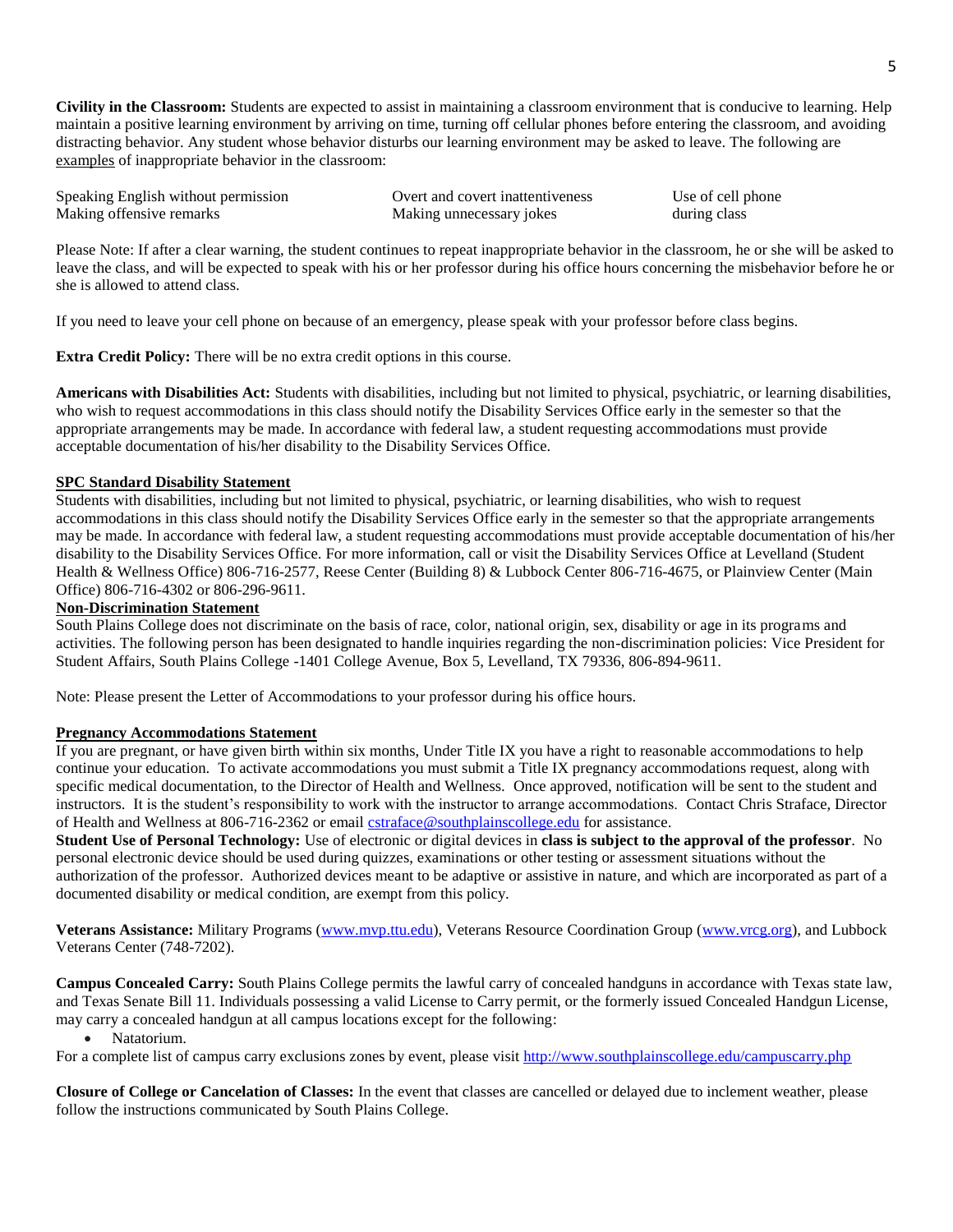**If needed, revisions to the class syllabus and/or any of the course calendar.**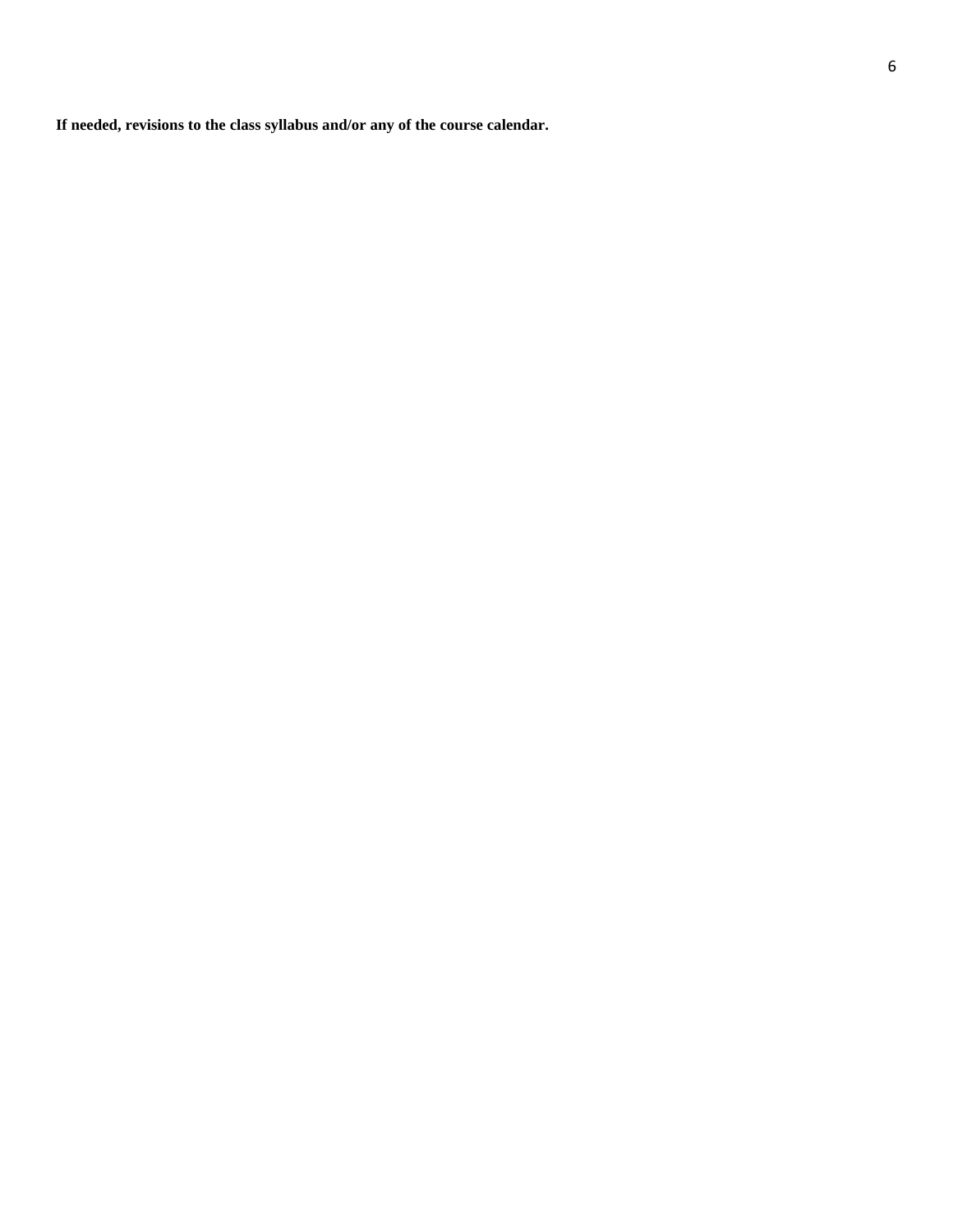# **Spanish 1412.002 TR 11:00 a.m. – 12:40 p.m. Course Calendar Fall 2018**

*e***Text:** Electronic Textbook (See MySpanishLab at [http://myspanishlab.com/\)](http://myspanishlab.com/)

**MSL:** MySpanishLab

**iOJO!** Some of the assignments in the book have more than one activity (e.g., Paso 1, Paso 2). If a specific activity is not assigned, you should complete all of them on a given assignment.

\*Please skip lines for the activities that are written on notebook paper (*hoja de papel*), and write the number of the activity (e.g., 5-1).

## **Capítulo 5: ¿Cómo pasas el día?**

**Learning Outcomes** 

- Talk about personal care items and routines
- Describing your daily routine and feelings, and make comparisons
- Compare opinions about ecotourism, and learn about a ska-rock fusion band from Panama
- Talk about home and household chores
- Describe superlative qualities and actions in progress
- Ask and answer questions to clarify information
- Identify and research some important cultural aspects of Costa Rica, Nicaragua and Panama
- **•** Trigger background knowledge to understand text
- Know your audience

| <b>DATE</b>           | <b>Online coursework</b>                    | <b>Arriba activities</b>       | PRÁCTICA COMUNICATIVA                      |
|-----------------------|---------------------------------------------|--------------------------------|--------------------------------------------|
|                       | (Due by 11:59 p.m.)                         | (Due the following class day.) | (In-class activities.)                     |
| Week 1                |                                             |                                |                                            |
|                       |                                             |                                |                                            |
| Mon.,                 |                                             |                                |                                            |
| Aug. 27 <sup>th</sup> |                                             |                                |                                            |
| Tues.,                |                                             |                                | Overview of the course                     |
| Aug. 28 <sup>th</sup> |                                             |                                | MySpanishLab Training                      |
|                       |                                             |                                | Review                                     |
| Weds.,                | <b>Grammar Tutorials: Reflexive Pronoun</b> | Estudia página 149             |                                            |
| Aug. 29 <sup>th</sup> | Forms; Placement of Reflexive Pronouns      |                                |                                            |
|                       | 05-01, 05-03, 05-13                         | Lee páginas 148 y 152-153      |                                            |
|                       | eText 5-1, 5-2                              | $5-4; 5-10$                    |                                            |
| Thurs.,               | <b>Grammar Tutorial: Reciprocal</b>         | 5-1; 5-2 Please write your     | Review                                     |
| Aug. 30 <sup>th</sup> | <b>Constructions</b>                        | answers on notebook paper      |                                            |
|                       | 05-05, 05-06, 05-08                         | and skip lines.                |                                            |
|                       | eText 5-7, 5-8                              |                                |                                            |
|                       |                                             | Lee páginas 156-157            |                                            |
|                       |                                             | 5-7 Paso 1 y Paso 2            |                                            |
| Fri.,                 | <b>Grammar Tutorials: Comparing things</b>  | Lee páginas 156-157            | <b>Grammar Tutorials: Comparing things</b> |
| Aug. 31st             | that are equal; Comparing things that are   |                                | that are equal; Comparing things that      |
|                       | unequal                                     | Lee página 162                 | are unequal                                |
|                       | 05-09, 05-11                                | $5 - 17$                       | 05-09, 05-11                               |
|                       | eText 5-12, 5-13                            |                                | eText 5-12, 5-13                           |
|                       |                                             | Lee página 163, Mi música      |                                            |
|                       |                                             | $5 - 19$                       |                                            |
|                       |                                             |                                |                                            |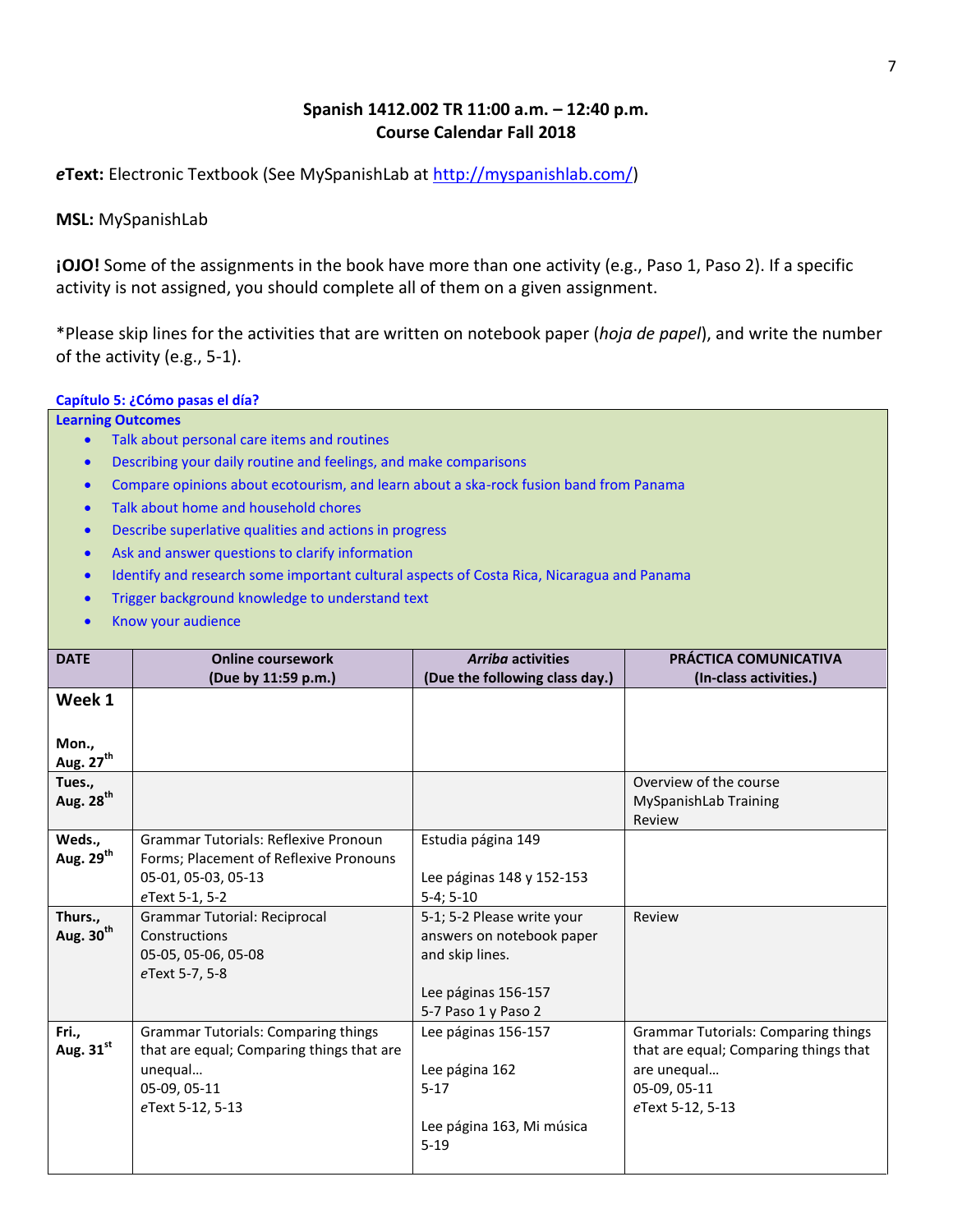| <b>DATE</b>                      | <b>Online coursework</b>                                                          | <b>Arriba activities</b>                                    | PRÁCTICA COMUNICATIVA                                           |
|----------------------------------|-----------------------------------------------------------------------------------|-------------------------------------------------------------|-----------------------------------------------------------------|
|                                  | (Due by 11:59 p.m.)                                                               | (Due the following class day.)                              | (In-class activities.)                                          |
| Week 2                           |                                                                                   |                                                             |                                                                 |
| Mon.,                            | <b>LABOR DAY HOLIDAY</b>                                                          | <b>LABOR DAY HOLIDAY</b>                                    | <b>LABOR DAY HOLIDAY</b>                                        |
| Sept. 3rd                        |                                                                                   |                                                             |                                                                 |
| Tues.,<br>Sept. 4 <sup>th</sup>  | $05-18$                                                                           |                                                             |                                                                 |
| Weds.,                           | 05-19, 05-20, 05-21                                                               | Lee página 164                                              |                                                                 |
| Sept. $5^{\text{th}}$            | eText 5-22, 5-23, 5-25                                                            | Estudia página 165                                          |                                                                 |
|                                  | (Los quehaceres domésticos)                                                       | 5-24 Please write your<br>answers on notebook paper         |                                                                 |
|                                  | <b>Grammar Tutorials: Superlatives</b>                                            | and skip lines.                                             |                                                                 |
|                                  | 05-25, 05-26                                                                      | $5 - 27$                                                    |                                                                 |
|                                  |                                                                                   |                                                             |                                                                 |
|                                  |                                                                                   | Lee página 168                                              |                                                                 |
|                                  |                                                                                   | 5-28, 5-29, 5-30 Please write<br>your answers on notebook   |                                                                 |
|                                  |                                                                                   | paper and skip lines for these                              |                                                                 |
|                                  |                                                                                   | three assignments.                                          |                                                                 |
|                                  |                                                                                   |                                                             |                                                                 |
| Thurs.,                          | Grammar Tutorials: Present Participle;                                            | A conversar 1: Capítulo 5                                   | Vocabulary & Verb Quiz 1 (p. 149)                               |
| Sept. 6 <sup>th</sup>            | The Formation of the Present                                                      | preparation can be found on                                 | First 10 minutes of class.                                      |
|                                  | Progressive; Use of the Present                                                   | MSL. Your preparation must                                  |                                                                 |
|                                  | Progressive                                                                       | be submitted on notebook                                    |                                                                 |
|                                  | 05-29, 05-30<br>eText 5-32                                                        | paper in order to receive<br>credit.                        |                                                                 |
|                                  |                                                                                   |                                                             |                                                                 |
|                                  |                                                                                   |                                                             |                                                                 |
| Fri.,<br>Sept. 7 <sup>th</sup>   |                                                                                   | Lee páginas 170-171 (The                                    |                                                                 |
|                                  |                                                                                   | present progressive)                                        |                                                                 |
|                                  |                                                                                   |                                                             |                                                                 |
| <b>DATE</b>                      | <b>Online coursework</b>                                                          | <b>Arriba activities</b>                                    | PRÁCTICA COMUNICATIVA                                           |
| Week 3                           | (Due by 11:59 p.m.)<br>Extra Practice: Reflexive Pronouns Forms;                  | (Due the following class day.)                              | (In-class activities.)                                          |
|                                  | Placement of Reflexive Pronouns;                                                  |                                                             |                                                                 |
| Mon.,                            | <b>Reciprocal Constructions</b>                                                   |                                                             |                                                                 |
| Sept. 10 <sup>th</sup>           |                                                                                   |                                                             |                                                                 |
|                                  |                                                                                   |                                                             |                                                                 |
| Tues.,<br>Sept. 11 <sup>th</sup> | Extra Practice: Comparing things that are<br>equal and unequal; Más de (numbers); | Práctica: Taller página 178,<br>5-48 Antes de escribir y Al | Vocabulary & Verb Quiz 2 (p. 165)<br>First 10 minutes of class. |
|                                  | Superlatives                                                                      | escribir                                                    |                                                                 |
|                                  |                                                                                   |                                                             |                                                                 |
|                                  | Extra Practice: Formation of the Present                                          |                                                             |                                                                 |
|                                  | Progressive; Use of the Present                                                   |                                                             |                                                                 |
|                                  | Progressive                                                                       |                                                             |                                                                 |
|                                  |                                                                                   |                                                             |                                                                 |
| Weds.,                           | 05-38, 05-39                                                                      | Lee página 174                                              |                                                                 |
| Sept. 12 <sup>th</sup>           |                                                                                   | 5-40, 5-41                                                  |                                                                 |
|                                  |                                                                                   |                                                             |                                                                 |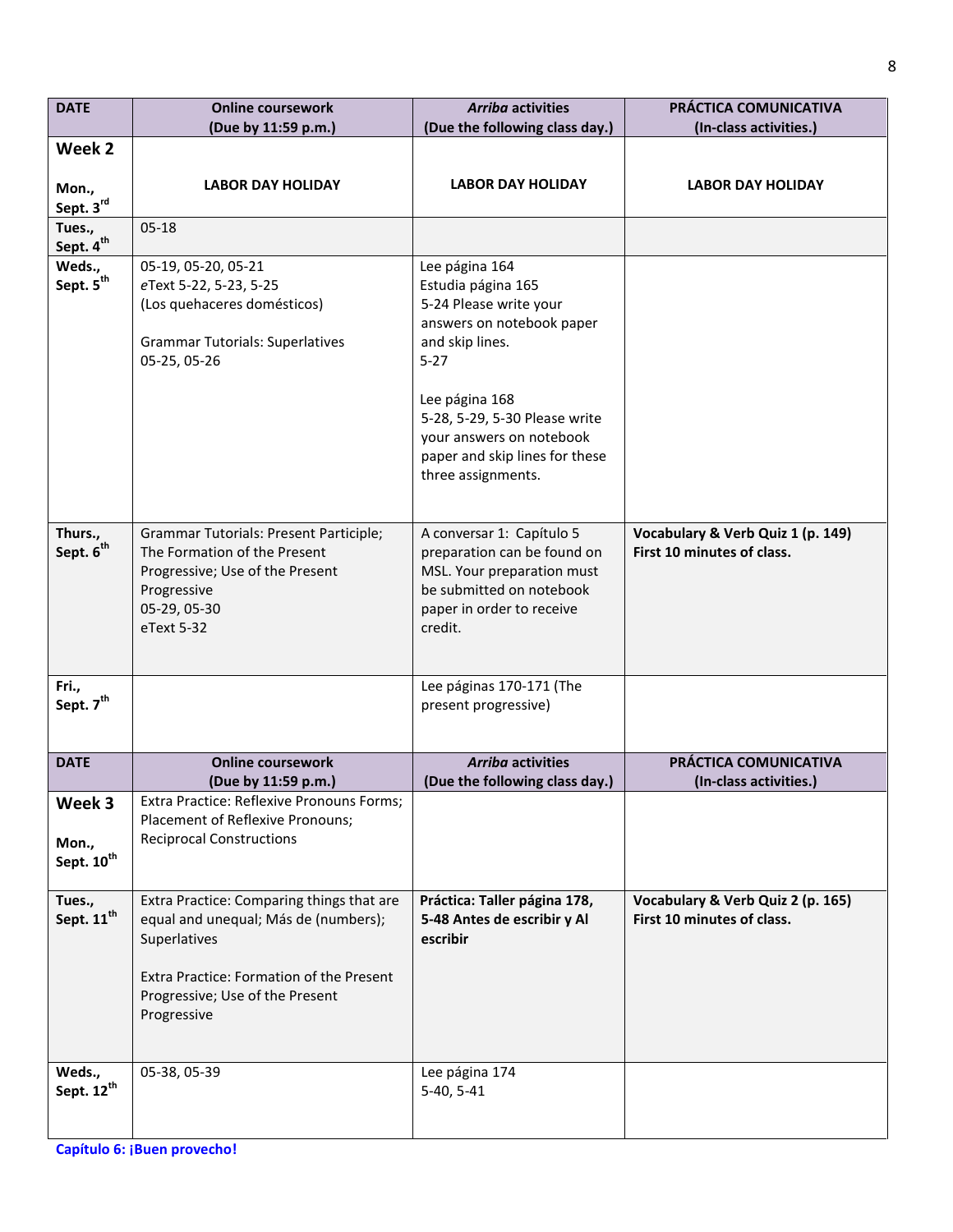### **Learning Outcomes**

- Discussing foods and meals
- Convey who benefits from an action, and express preferences
- Learn about sustainable desert agriculture and a popular Chilean hip-hop artist
- Discuss cooking and recipes
- Talk about events in the past, and how long ago an event happened
- Watch and listen for specific information
- Identify and research some important cultural aspects of Chile
- Use genre and format to anticipate content
- Add supporting details

| <b>DATE</b>                               | <b>Online coursework</b>                                                                                                                                            | <b>Arriba activities</b>                                                                                                                                                                                                                                        | PRÁCTICA COMUNICATIVA                                                                                             |
|-------------------------------------------|---------------------------------------------------------------------------------------------------------------------------------------------------------------------|-----------------------------------------------------------------------------------------------------------------------------------------------------------------------------------------------------------------------------------------------------------------|-------------------------------------------------------------------------------------------------------------------|
|                                           | (Due by 11:59 p.m.)                                                                                                                                                 | (Due the following class day.)                                                                                                                                                                                                                                  | (In-class activities.)                                                                                            |
| Thurs.,<br>Sept. 13 <sup>th</sup>         |                                                                                                                                                                     | A conversar 1: Capítulo 5<br>preparation can be found on<br>MSL. Your preparation must<br>be submitted on notebook<br>paper in order to receive<br>credit.<br>Estudia página 183<br>Lee página 182<br>Lee páginas 186-187<br>Lee Presencia hispana, pág.<br>185 | A escribir 1 (First 20 minutes of class.)<br>Cultura: Costa Rica, Nicaragua,<br>Panamá<br>16 de Septiembre        |
| Fri.,<br>Sept. 14 <sup>th</sup>           | Grammar Tutorials: Indirect Object<br>Pronouns; Decir; Dar; Placement of<br>Indirect Object Pronouns<br>eText 6-1<br>06-01<br>eText 6-7, 6-8<br>06-05, 06-06, 06-07 | *6-9, *6-10 Hoja de papel<br>(Answer with complete<br>sentences.)<br>Lee Cultura en vivo, pág. 189                                                                                                                                                              |                                                                                                                   |
| <b>DATE</b>                               | <b>Online coursework</b>                                                                                                                                            | <b>Arriba activities</b>                                                                                                                                                                                                                                        | PRÁCTICA COMUNICATIVA                                                                                             |
|                                           | (Due by 11:59 p.m.)                                                                                                                                                 | (Due the following class day.)                                                                                                                                                                                                                                  | (In-class activities.)                                                                                            |
| Week 4<br>Mon.,<br>Sept. 17 <sup>th</sup> | <b>Grammar Tutorial &amp; Extra Practice:</b><br><b>Gustar and Similar Verbs</b><br>06-09, 06-010, 06-11<br>eText 6-12, 6-13                                        | Lee pág. 190<br>6-15 Paso 1<br>Lee 6-16, pág. 194                                                                                                                                                                                                               |                                                                                                                   |
| Tues.,<br>Sept. 18 <sup>th</sup>          | 06-13, 06-14, 06-17                                                                                                                                                 |                                                                                                                                                                                                                                                                 | A conversar #1 (Capítulo 5)<br>$6 - 17$                                                                           |
| Weds.,<br>Sept. 19th                      | 06-19, 06-20, 06-21<br>eText 6-21, 6-23                                                                                                                             | Lee pág. 196<br>Estudia pág. 197<br>*6-22 Hoja de papel                                                                                                                                                                                                         |                                                                                                                   |
| Thurs.,<br>Sept. 20 <sup>th</sup>         | Grammar Tutorials: Preterit, Regular<br>Verbs in the preterit; Hacer in Time<br>Expressions<br>06-24, 06-26<br>eText 6-26, 6-28                                     |                                                                                                                                                                                                                                                                 | Vocabulary & Verb Quiz 3 (p. 183)<br>First 10 minutes of class.<br>A escribir 1 Revisions due<br>6-22, 6-24, 6-25 |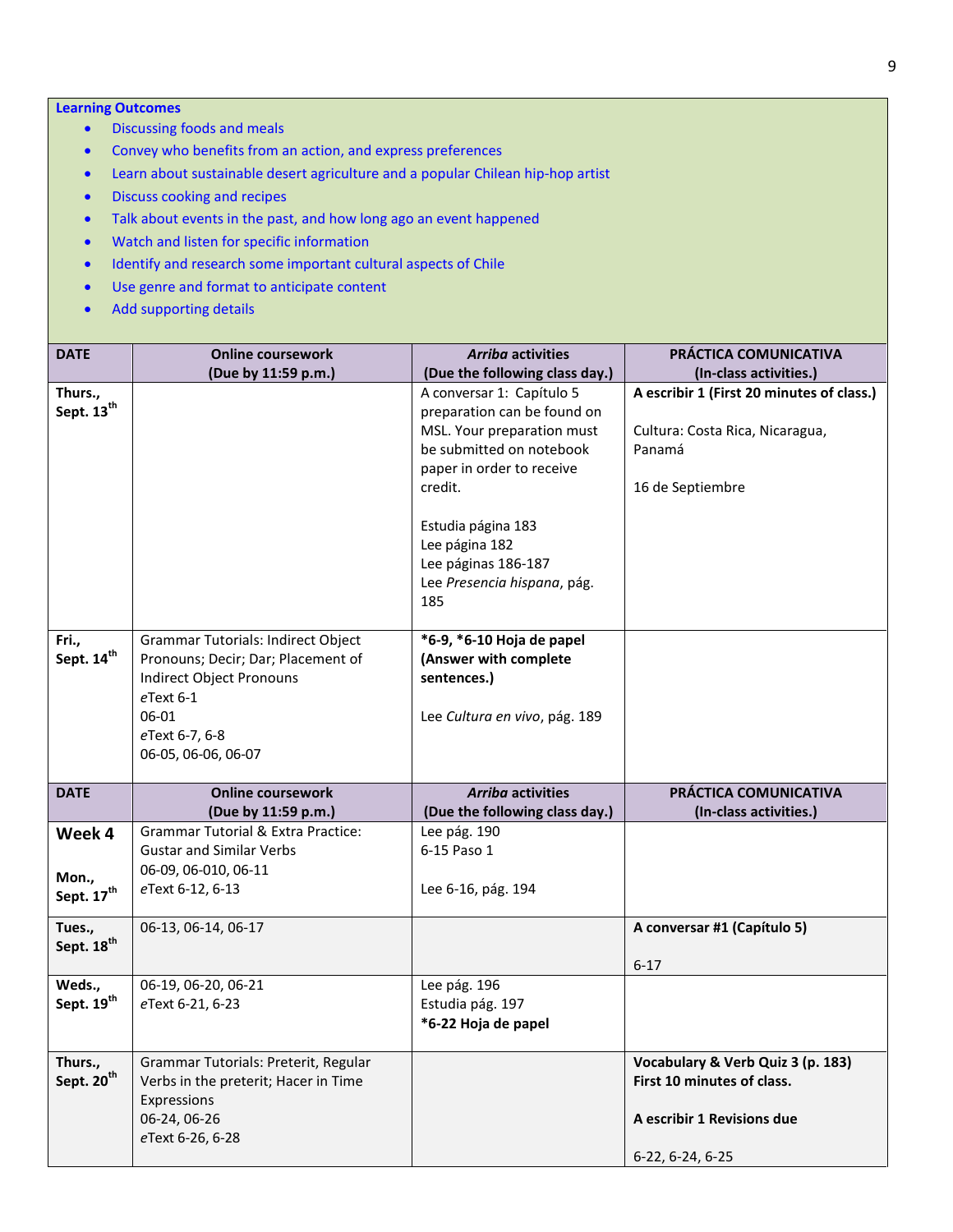|                                          |                                                                                                                                                                                                                          |                                                                                                                                                            | <b>Participation Points 1</b>                                                         |
|------------------------------------------|--------------------------------------------------------------------------------------------------------------------------------------------------------------------------------------------------------------------------|------------------------------------------------------------------------------------------------------------------------------------------------------------|---------------------------------------------------------------------------------------|
| Fri.,<br>Sept. 21 <sup>st</sup>          |                                                                                                                                                                                                                          | Lee págs. 200-201<br>6-27 Pasos 1 y 2<br>*6-27 Paso 2 Hoja de papel                                                                                        |                                                                                       |
|                                          |                                                                                                                                                                                                                          | *6-30 Hoja de papel (Write<br>your answers to the<br>questions.)                                                                                           |                                                                                       |
| <b>DATE</b>                              | <b>Online coursework</b><br>(Due by 11:59 p.m.)                                                                                                                                                                          | <b>Arriba activities</b><br>(Due the following class day.)                                                                                                 | PRÁCTICA COMUNICATIVA<br>(In-class activities.)                                       |
| Week 5                                   | Grammar Tutorials: Spelling Changes in<br>the Preterit; Stem-Changes in the                                                                                                                                              |                                                                                                                                                            |                                                                                       |
| Mon.,<br>Sept. 24 <sup>th</sup>          | Preterit; Preterit of -er and -ir verbs<br>Whose stem end in a vowel<br>06-28, 06-29, 06-30<br>eText 6-33, 6-34                                                                                                          |                                                                                                                                                            |                                                                                       |
| Tues.,<br>Sept. 25 <sup>th</sup>         | 06-32, 06-33                                                                                                                                                                                                             |                                                                                                                                                            | $6 - 25$                                                                              |
| Weds.,<br>Sept. 26 <sup>th</sup>         |                                                                                                                                                                                                                          |                                                                                                                                                            |                                                                                       |
| Thurs.,<br>Sept. 27 <sup>th</sup>        | Extra Practice: Indirect Object Pronouns;<br>Decir; Dar; Placement of Indirect Object<br>Pronouns                                                                                                                        |                                                                                                                                                            | <b>Vocabulary &amp; Verb (Preterit) Quiz 4</b><br>(p. 197) First 10 minutes of class. |
|                                          |                                                                                                                                                                                                                          |                                                                                                                                                            | <b>Participation Points 2</b>                                                         |
| Fri.,<br>Sept. 28 <sup>th</sup>          |                                                                                                                                                                                                                          | Práctica: Taller página 212,<br>6-48 Antes de escribir y Al<br>escribir                                                                                    |                                                                                       |
| <b>DATE</b>                              | <b>Online coursework</b><br>(Due by 11:59 p.m.)                                                                                                                                                                          | <b>Arriba activities</b><br>(Due the following class day.)                                                                                                 | PRÁCTICA COMUNICATIVA<br>(In-class activities.)                                       |
| Week 6<br>Mon.,                          |                                                                                                                                                                                                                          | Lee pág. 208<br>6-40, 6-41                                                                                                                                 |                                                                                       |
| Oct. 1st                                 |                                                                                                                                                                                                                          |                                                                                                                                                            |                                                                                       |
| Tues.,<br>Oct. 2 <sup>nd</sup>           | 06-39, 06-40                                                                                                                                                                                                             |                                                                                                                                                            | A escribir 2: Taller página 212, 6-48<br>(20 minutos)                                 |
|                                          |                                                                                                                                                                                                                          |                                                                                                                                                            | Cultura: Chile                                                                        |
| Weds.,<br>Oct. 3rd                       |                                                                                                                                                                                                                          |                                                                                                                                                            |                                                                                       |
| Thurs.,<br>Oct. 4 <sup>th</sup><br>Fri., | Extra Practice: Preterit, Regular Verbs in<br>the Preterit, Hacer in Time Expressions,<br>Spelling Changes in the Preterit; Stem-<br>Changes in the Preterit; Preterit of -er<br>and -ir verbs Whose stem end in a vowel | A conversar 2: Capítulo 6<br>preparation can be found on<br>MSL. Your preparation must<br>be submitted on notebook<br>paper in order to receive<br>credit. | <b>Participation Points 3</b>                                                         |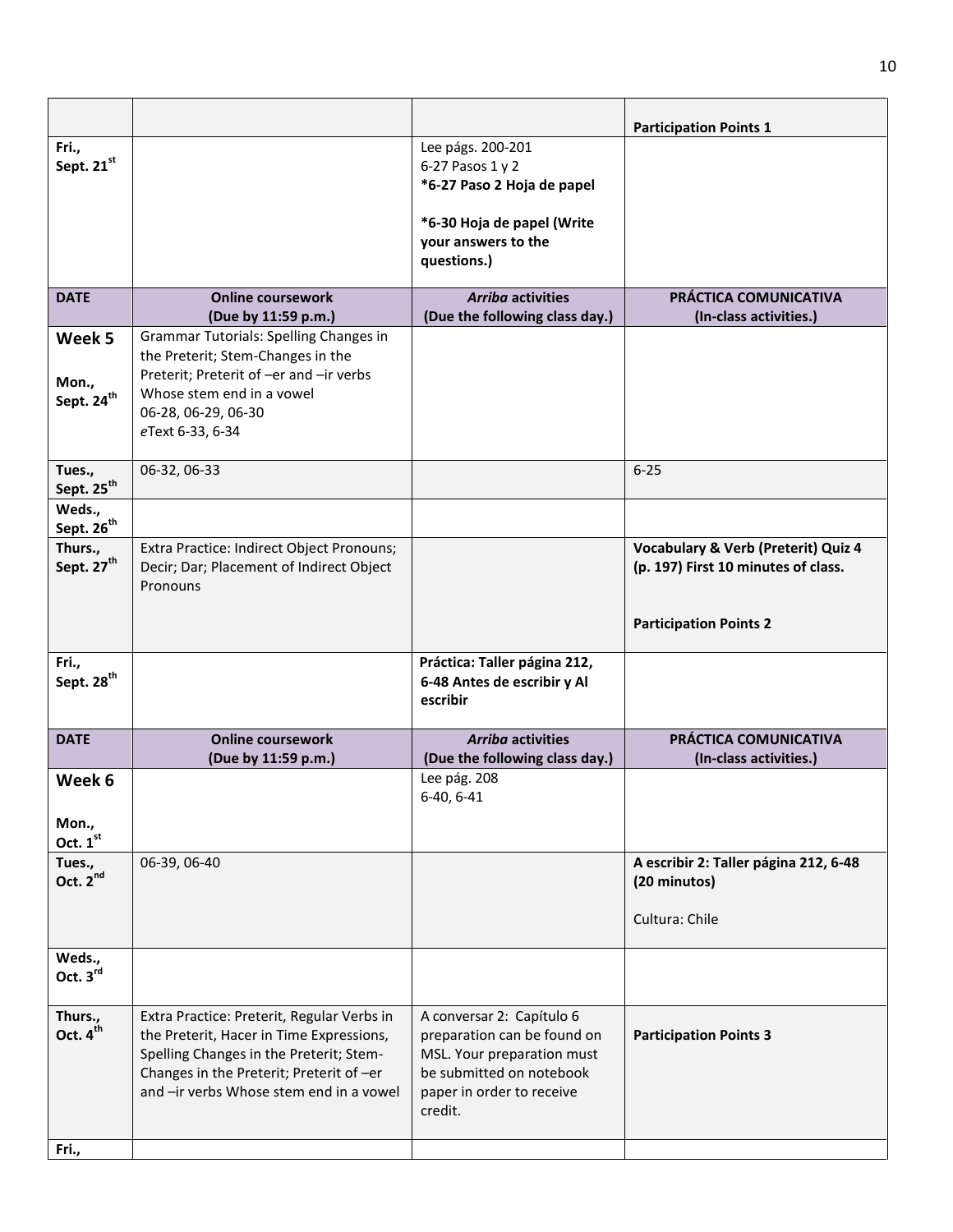| Oct. $5th$                     |                          |                                |                              |
|--------------------------------|--------------------------|--------------------------------|------------------------------|
| <b>DATE</b>                    | <b>Online coursework</b> | <b>Arriba activities</b>       | <b>PRÁCTICA COMUNICATIVA</b> |
|                                | (Due by 11:59 p.m.)      | (Due the following class day.) | (In-class activities.)       |
| Week 7                         |                          |                                |                              |
|                                |                          |                                |                              |
| Mon.,                          |                          |                                |                              |
| Oct. 8 <sup>th</sup>           |                          |                                |                              |
| Tues.,<br>Oct. 9 <sup>th</sup> |                          |                                | A conversar #2 (Capítulo 6)  |
|                                |                          |                                |                              |
|                                |                          |                                | A escribir 2 Revisions due   |
|                                |                          |                                |                              |

## **Capítulo 7: ¡A divertirnos!**

 $\mathbf{x}_i$ 

- Talk about your free time, and make plans to do something
- Report past activities, indefinite things, and contrasting ideas
- Read about Wi-Fi parks in Cuba and a world-famous Dominican artist
- Discuss sports you watch and those in which you participate
- Talk about other activities in the past, and take shortcuts in conversation
- Listen and watch for purpose
- Identify and research some important cultural aspects of Cuba, Puerto Rico, and the Dominican Republic
- Deal with unknown words
- Use transitional expressions

| <b>DATE</b>           | <b>Online coursework</b>                        | <b>Arriba activities</b>       | <b>PRÁCTICA COMUNICATIVA</b>  |
|-----------------------|-------------------------------------------------|--------------------------------|-------------------------------|
|                       | (Due by 11:59 p.m.)                             | (Due the following class day.) | (In-class activities.)        |
| Weds.,                |                                                 |                                |                               |
| Oct. 10 <sup>th</sup> |                                                 |                                |                               |
| Thurs.,               |                                                 |                                | Midterm Exam: Capítulos 5 & 6 |
| Oct. 11 <sup>th</sup> |                                                 |                                |                               |
|                       |                                                 |                                |                               |
| Fri.,                 | <b>FALL BREAK</b>                               | <b>FALL BREAK</b>              | <b>FALL BREAK</b>             |
| Oct. 12 <sup>th</sup> |                                                 |                                |                               |
| <b>DATE</b>           | <b>Online coursework</b>                        | <b>Arriba activities</b>       | PRÁCTICA COMUNICATIVA         |
|                       | (Due by 11:59 p.m.)                             | (Due the following class day.) | (In-class activities.)        |
| Week 8                | 07-01, 07-02, 07-03                             | Lee página 216                 |                               |
|                       | eText 7-1, 7-4                                  | Estudia 2017                   |                               |
|                       |                                                 |                                |                               |
| Mon.,                 | <b>Grammar Tutorials: Preterit Forms of Ser</b> | Lee página 220-221             |                               |
| Oct. 15 <sup>th</sup> |                                                 |                                |                               |
|                       | and Ir; Preterit Forms of Estar and Tener;      | *7-8 Paso 2 Hoja de papel      |                               |
|                       | Preterit Forms of Dar and Ver                   | (Write complete sentences.)    |                               |
|                       | eText 7-7, 7-8 Paso 1                           |                                |                               |
|                       | 07-05, 07-06                                    |                                |                               |
|                       |                                                 |                                |                               |
| Tues.,                | <b>Grammar Tutorials: Indefinite and</b>        |                                | Vocabulario                   |
| Oct. 16 <sup>th</sup> | Negative Expressions; Uses and                  |                                | El pretérito                  |
|                       | <b>Placement of Negative Expressions</b>        |                                |                               |
|                       | $07-09$                                         |                                | $7 - 10$                      |
|                       |                                                 |                                |                               |
|                       | eText 7-12                                      |                                |                               |
|                       |                                                 |                                |                               |
| Weds.,                | Grammar Tutorial & Extra Practice: Use          | Lee pág. 223                   |                               |
| Oct. $17^{\text{th}}$ | of pero or sino (que)                           |                                |                               |
|                       | 07-13, 07-14, 7-20, 7-21                        | 7-11 Paso 1 y Paso 2 Hoja de   |                               |
|                       | eText 7-14                                      | papel (Write complete          |                               |
|                       |                                                 |                                |                               |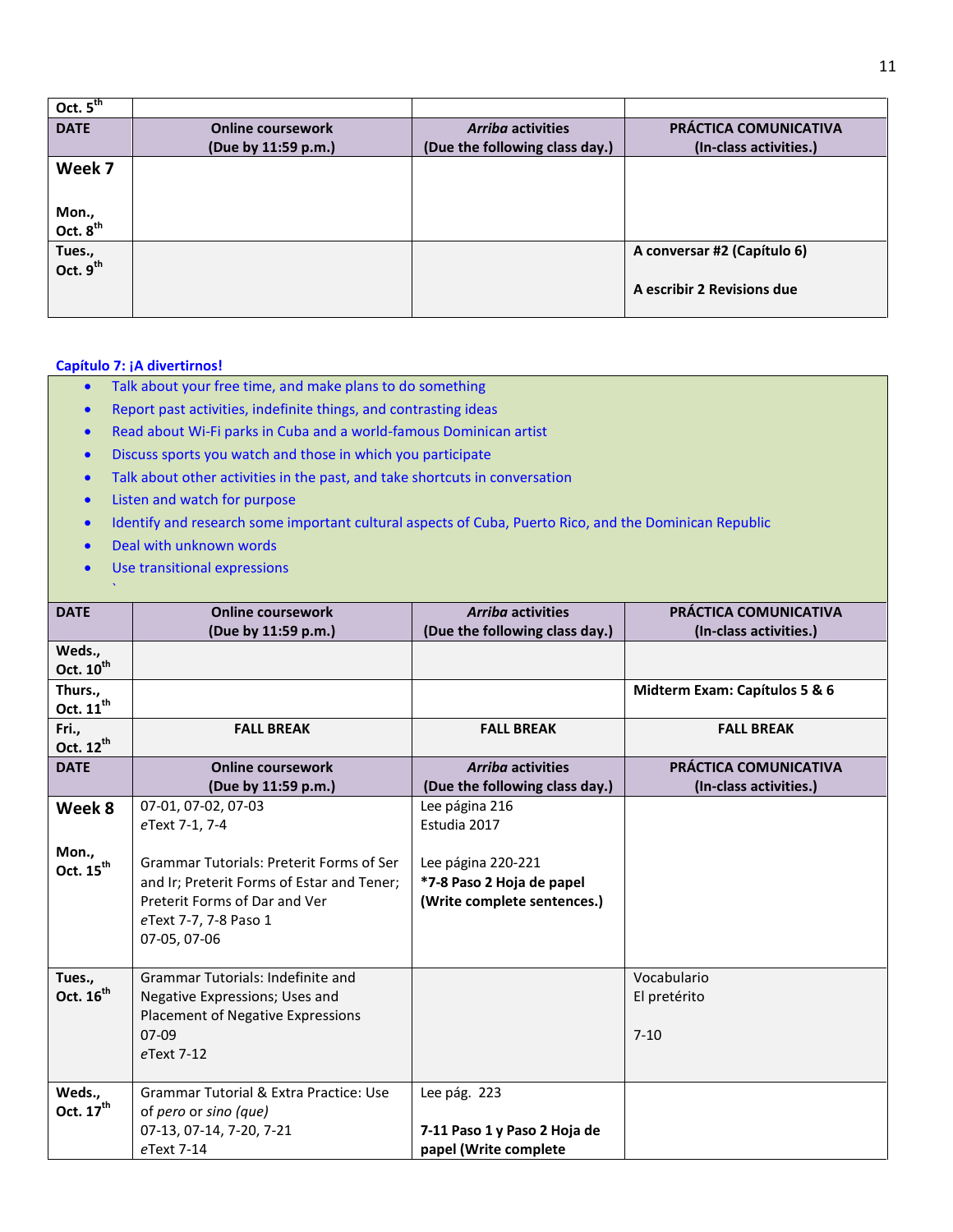|                                           |                                                                                                                                                        | sentences for Paso 2.)                                                                                                                                      |                                                                                                                                                                                   |
|-------------------------------------------|--------------------------------------------------------------------------------------------------------------------------------------------------------|-------------------------------------------------------------------------------------------------------------------------------------------------------------|-----------------------------------------------------------------------------------------------------------------------------------------------------------------------------------|
|                                           |                                                                                                                                                        | Lee 7-16                                                                                                                                                    |                                                                                                                                                                                   |
| Thurs.,<br>Oct. 18 <sup>th</sup>          | 07-22, 07-24<br>eText 7-21, 7-23                                                                                                                       |                                                                                                                                                             | <b>Vocabulary &amp; Verb (Preterit) Quiz 5</b><br>(p. 217) First 10 minutes of class.<br>7-11, 7-13 Paso 1; 7-15, 7-16, 7-17<br>Juan Luis Guerra<br><b>Participation Points 4</b> |
| Fri.,<br>Oct. 19 <sup>th</sup>            | Grammar Tutorials: Irregular Preterit<br>Forms; Verbs with Different Meanings in<br>Preterit/Present Tense<br>07-28, 07-29, 07-30, 07-31<br>eText 7-28 | Estudia pág. 231<br>Lee pág. 230<br>*7-22 Paso 1; Paso 2 Hoja de<br>papel (Answer with complete<br>sentences.)                                              |                                                                                                                                                                                   |
| <b>DATE</b>                               | <b>Online coursework</b><br>(Due by 11:59 p.m.)                                                                                                        | <b>Arriba activities</b><br>(Due the following class day.)                                                                                                  | PRÁCTICA COMUNICATIVA<br>(In-class activities.)                                                                                                                                   |
| Week 9<br>Mon.,<br>Oct. 22nd              |                                                                                                                                                        | Lee págs. 234-235<br>*7-26 Paso 1; Paso 2 Hoja de<br>papel (Answer with complete<br>sentences.)<br>*7-27 Hoja de papel (Answer<br>with complete sentences.) |                                                                                                                                                                                   |
| Tues.,<br>Oct. 23rd                       |                                                                                                                                                        |                                                                                                                                                             | El pretérito-irregular<br>7-24, 7-25, 7-26, 7-27                                                                                                                                  |
| Weds.,<br>Oct. 24 <sup>th</sup>           |                                                                                                                                                        |                                                                                                                                                             |                                                                                                                                                                                   |
| Thurs.,<br>Oct. 25 <sup>th</sup>          |                                                                                                                                                        | Práctica: Taller página 246,<br>7-48 Antes de escribir y Al<br>escribir                                                                                     | <b>Vocabulary &amp; Verb (Preterit) Quiz 6</b><br>(p. 231) First 10 minutes of class.<br>El pretérito<br><b>Participation Points 5</b>                                            |
| Fri.,<br>Oct. 26 <sup>th</sup>            | 07-36; 07-37                                                                                                                                           |                                                                                                                                                             |                                                                                                                                                                                   |
| <b>DATE</b>                               | <b>Online coursework</b>                                                                                                                               | <b>Arriba activities</b>                                                                                                                                    | PRÁCTICA COMUNICATIVA                                                                                                                                                             |
|                                           | (Due by 11:59 p.m.)<br>Grammar Tutorial & Extra Practice: Order                                                                                        | (Due the following class day.)<br>Lee pág. 120 Capítulo 4                                                                                                   | (In-class activities.)                                                                                                                                                            |
| Week 10<br>Mon.,<br>Oct. 29 <sup>th</sup> | and Placement of Direct and Indirect<br>Object Pronouns used Together<br>07-32; 07-34; 07-35<br>eText 7-30                                             | Lee pág. 237<br>7-31 Paso 1; 7-32                                                                                                                           |                                                                                                                                                                                   |
| Tues.,<br>Oct. 30 <sup>th</sup>           |                                                                                                                                                        |                                                                                                                                                             | A escribir 3: Taller página 246, 7-48<br>(20 minutos)<br>7-31 Pasos 1 y 2                                                                                                         |
| Weds.,                                    |                                                                                                                                                        |                                                                                                                                                             |                                                                                                                                                                                   |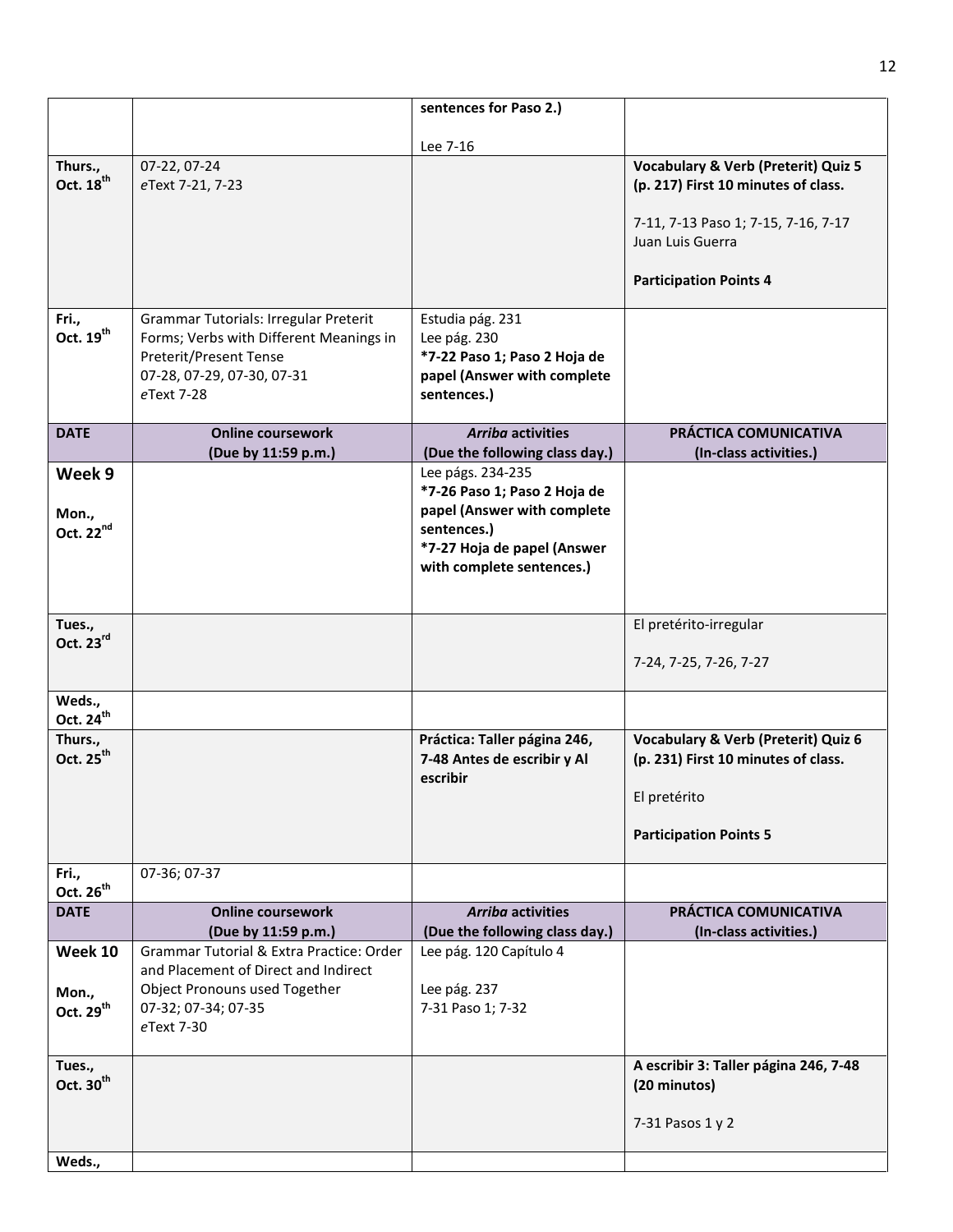| Oct. $.31^{st}$                          |                                                                                                                                                                                                               |                                                                                                                                                            |                                                                                  |
|------------------------------------------|---------------------------------------------------------------------------------------------------------------------------------------------------------------------------------------------------------------|------------------------------------------------------------------------------------------------------------------------------------------------------------|----------------------------------------------------------------------------------|
| Thurs.,<br>Nov. 1st<br>Fri.,             | Extra Practice: Preterit Forms of Ser and<br>Ir; Preterit Forms of Estar and Tener;<br>Preterit Forms of Dar and Ver; Irregular<br>Preterit Forms; Verbs with Different<br>Meanings in Preterit/Present Tense | A conversar 3: Capítulo 7<br>preparation can be found on<br>MSL. Your preparation must<br>be submitted on notebook<br>paper in order to receive<br>credit. | Double Object Pronouns<br>El Día de los Muertos<br><b>Participation Points 6</b> |
| Nov. 2 <sup>nd</sup>                     |                                                                                                                                                                                                               |                                                                                                                                                            |                                                                                  |
| <b>DATE</b>                              | <b>Online coursework</b><br>(Due by 11:59 p.m.)                                                                                                                                                               | <b>Arriba activities</b><br>(Due the following class day.)                                                                                                 | PRÁCTICA COMUNICATIVA<br>(In-class activities.)                                  |
| Week 11<br>Mon.,<br>Nov. $5^{\text{th}}$ |                                                                                                                                                                                                               |                                                                                                                                                            |                                                                                  |
| Tues.,<br>Nov. 6 <sup>th</sup>           |                                                                                                                                                                                                               |                                                                                                                                                            | A conversar #3 (Capítulo 7)<br>A escribir 3 Revisions due                        |
| Weds.,<br>Nov. 7 <sup>th</sup>           |                                                                                                                                                                                                               | Lee pág. 242<br>7-40, 7-41                                                                                                                                 |                                                                                  |

## **Capítulo 8: ¿En qué puedo servirle?**

- Talk about clothes and shopping at a department store
- Describe and narrate in the past, and put things in order
- Learn about shopping in Peru and traditional Andean music
- Shop for personal care products and jewelry
- Narrate in the past, and talk about what people say and believe
- Use images to support narration
- Identify and research some important cultural aspects of Peru and Ecuador
- Step into a character
- Use conventions of storytelling

| <b>DATE</b>                     | <b>Online coursework</b><br>(Due by 11:59 p.m.) | <b>Arriba activities</b><br>(Due the following class day.) | <b>PRÁCTICA COMUNICATIVA</b><br>(In-class activities.)                |
|---------------------------------|-------------------------------------------------|------------------------------------------------------------|-----------------------------------------------------------------------|
| Thurs.,<br>Nov. 8 <sup>th</sup> | 07-43.07-44.07-45                               |                                                            | Cultura: Cuba, Puerto Rico y la<br>República Dominicana<br>7-40. 7-41 |
| Fri.,                           | 08-01, 08-02, 08-03                             | Lee pág. 250                                               |                                                                       |
| Nov. 9 <sup>th</sup>            | eText 8-1, 8-2                                  | Estudia pág. 251                                           |                                                                       |
|                                 | <b>Grammar Tutorials: Imperfect of Regular</b>  | Lee pág. 254-255                                           |                                                                       |
|                                 | Verbs; Imperfect of Irregular Verbs; Use        | *8-6 Paso 1. Paso 2 Hoja de                                |                                                                       |
|                                 | of the Imperfect                                | papel (Answer with complete                                |                                                                       |
|                                 | 08-05, 08-06, 08-07                             | sentences.)                                                |                                                                       |
|                                 | $e$ Text 8-5                                    |                                                            |                                                                       |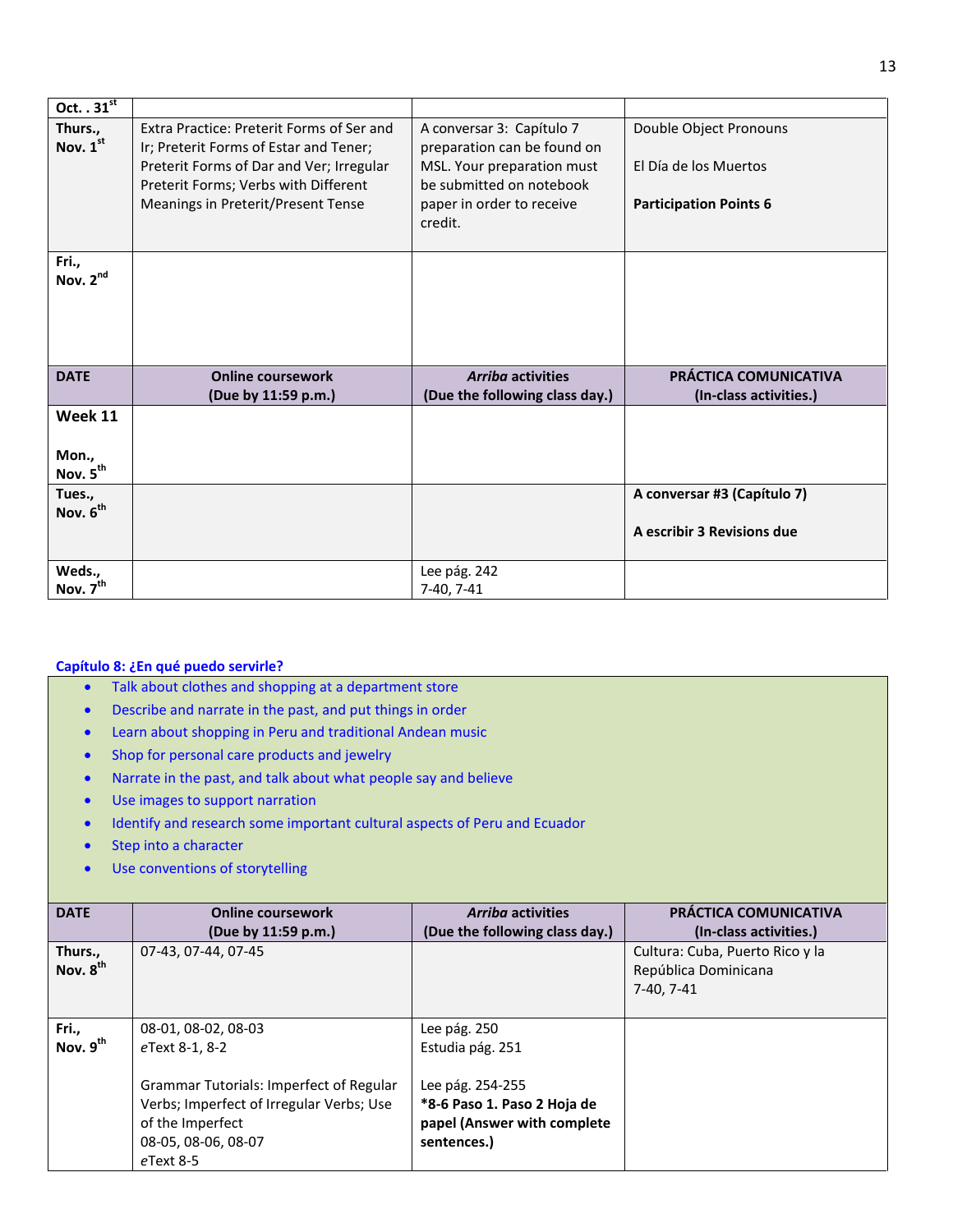| <b>DATE</b>                          | <b>Online coursework</b>                      | <b>Arriba activities</b>          | PRÁCTICA COMUNICATIVA                    |
|--------------------------------------|-----------------------------------------------|-----------------------------------|------------------------------------------|
|                                      | (Due by 11:59 p.m.)                           | (Due the following class day.)    | (In-class activities.)                   |
| Week 12                              | <b>Grammar Tutorials: Ordinal Numbers</b>     | Lee pág. 258                      |                                          |
|                                      | 08-09, 08-10, 08-11                           | Lee 8-12, pág. 260                |                                          |
| Mon.,<br>Nov. 12 <sup>th</sup>       |                                               |                                   |                                          |
|                                      |                                               |                                   |                                          |
| Tues.,                               | 08-16, 08-18, 08-19, 08-20                    |                                   | <b>Vocabulary &amp; Verb</b>             |
| Nov. 13 <sup>th</sup>                |                                               |                                   | (Preterit\Imperfect) Quiz 7 (p. 251)     |
|                                      |                                               |                                   | First 10 minutes of class.               |
|                                      |                                               |                                   |                                          |
|                                      |                                               |                                   | Vocabulario                              |
|                                      |                                               |                                   | El imperfecto<br>Números ordinales       |
|                                      |                                               |                                   | $8 - 13$                                 |
|                                      |                                               |                                   |                                          |
| Weds.,                               | <b>Grammar Tutorial &amp; Extra Practice:</b> | Lee pág. 262                      |                                          |
| Nov. 14 <sup>th</sup>                | Summary of Uses Preterit and Imperfect        |                                   |                                          |
|                                      | 08-24, 08-25, 08-26                           | Estudia pág. 263                  |                                          |
|                                      | eText 8-17, 8-18, 8-23                        |                                   |                                          |
|                                      |                                               | Lee págs. 267-268<br>8-22 Paso 1; |                                          |
|                                      |                                               | *8-22 Paso 2 Hoja de papel        |                                          |
|                                      |                                               | (Answer with complete             |                                          |
|                                      |                                               | sentences.)                       |                                          |
|                                      |                                               | *8-24 Hoja de papel (Answer       |                                          |
|                                      |                                               | with complete sentences.)         |                                          |
|                                      |                                               |                                   |                                          |
|                                      |                                               |                                   |                                          |
| Thurs.,<br>Nov. 15 <sup>th</sup>     |                                               |                                   | El imperfecto v. pretérito<br>8-22, 8-24 |
|                                      |                                               |                                   |                                          |
|                                      |                                               |                                   | <b>Participation Points 7</b>            |
|                                      |                                               |                                   |                                          |
|                                      |                                               |                                   |                                          |
| Fri.,                                |                                               |                                   |                                          |
| Nov. 16 <sup>th</sup><br><b>DATE</b> | <b>Online coursework</b>                      | <b>Arriba activities</b>          | PRÁCTICA COMUNICATIVA                    |
|                                      | (Due by 11:59 p.m.)                           | (Due the following class day.)    | (In-class activities.)                   |
| Week 13                              |                                               |                                   |                                          |
|                                      |                                               |                                   |                                          |
| Mon.,                                |                                               |                                   |                                          |
| Nov. $19^{th}$                       |                                               |                                   |                                          |
| Tues.,                               |                                               |                                   | <b>Vocabulary &amp; Verb</b>             |
| Nov. 20 <sup>th</sup>                |                                               |                                   | (Preterit\Imperfect) Quiz 8 (p. 263)     |
|                                      |                                               |                                   | First 10 minutes of class.               |
|                                      |                                               |                                   |                                          |
| Weds.,<br>Nov. 21st                  | <b>THANKSGIVING BREAK</b>                     | <b>THANKSGIVING BREAK</b>         | <b>THANKSGIVING BREAK</b>                |
| Thurs.,                              | <b>THANKSGIVING BREAK</b>                     | <b>THANKSGIVING BREAK</b>         | <b>THANKSGIVING BREAK</b>                |
| Nov. 22nd                            |                                               |                                   |                                          |
| Fri.,                                | <b>THANKSGIVING BREAK</b>                     | <b>THANKSGIVING BREAK</b>         | <b>THANKSGIVING BREAK</b>                |
| Nov. 23rd                            |                                               |                                   |                                          |
| <b>DATE</b>                          | <b>Online coursework</b>                      | <b>Arriba activities</b>          | PRÁCTICA COMUNICATIVA                    |